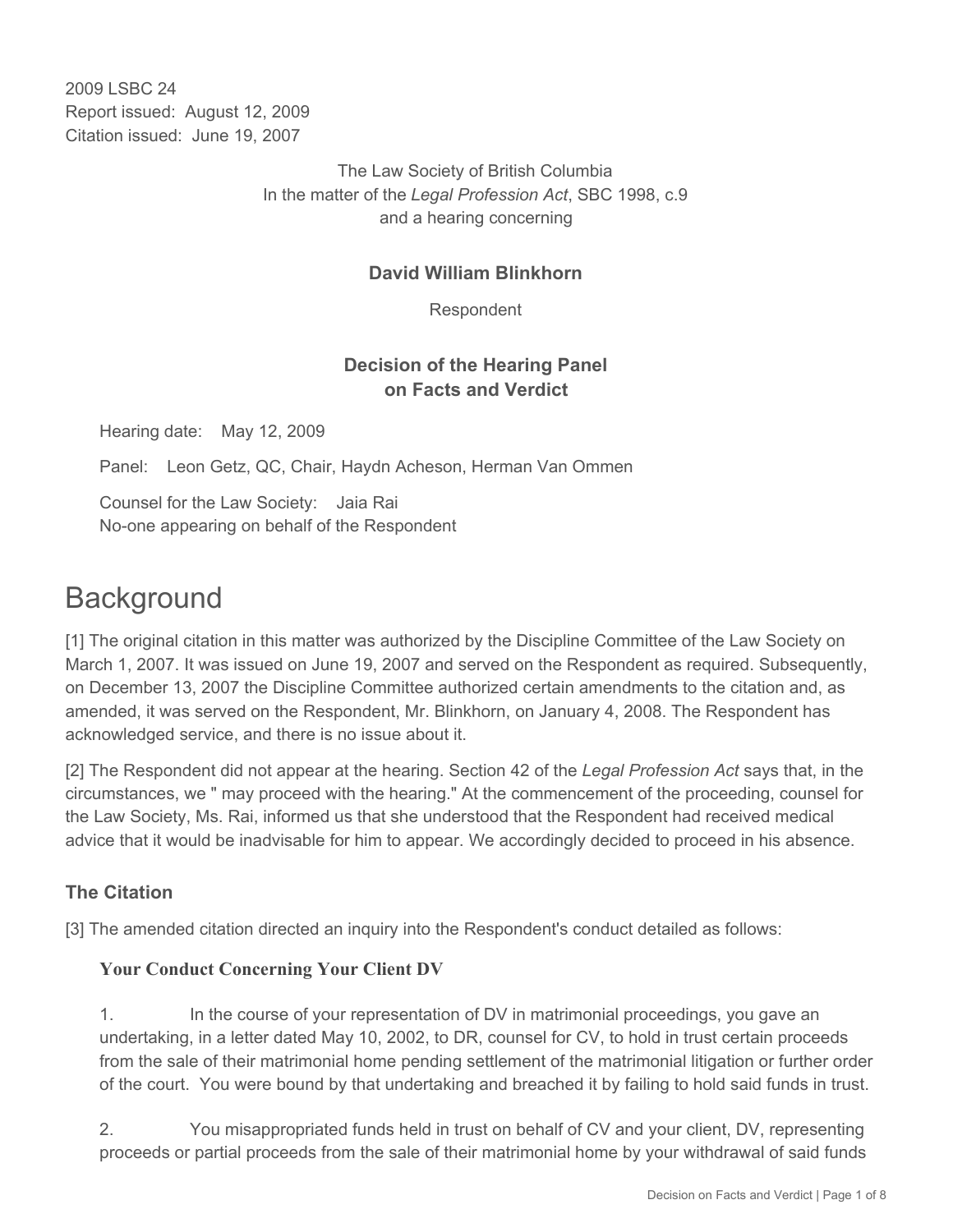from trust for purposes other than which you were entitled to.

# **Your Conduct Concerning Your Clients JP and RB**

3. In the course of your representation of JP and RB, purchasers of real property, you accepted an undertaking imposed by the vendor's solicitor in a letter dated October 6, 2005 to hold in trust a builder's lien holdback in the amount of \$15,000. You were bound by that undertaking and breached it by failing to hold in trust the holdback amount of \$15,000.

4. You misappropriated funds in the amount of \$13,325 held in trust for a builder's lien holdback pursuant to an undertaking provided to the vendors' solicitor in the course of your representation of the purchasers, JP and RB, by your withdrawal of said funds from trust for purposes other than which you were entitled to.

# **Your Conduct Concerning Your Client KH**

5. You misappropriated funds in the amount of \$21,078.67 representing settlement proceeds held in trust on behalf of your client, KH, by your withdrawal of said funds from trust for purposes other than which you were entitled to.

# **Your Conduct Concerning Your Client TN**

6. You misappropriated funds in the amount of \$750 received from your client, TN, as a retainer when you deposited said funds into your personal bank account instead of your trust account.

7. In the alternative, you breached Law Society Rule 3-51 when you deposited into your personal bank account instead of your trust account \$750 received from your client, TN, as a retainer.

# **Your Conduct Concerning Your Client DJ**

8. You misappropriated funds received from CIBC representing refinancing proceeds or partial proceeds in relation to the refinancing of a property and held in trust for your client, DJ, by your withdrawal of said funds for purposes other than which you were entitled to.

#### **Your Conduct Concerning the Estate of PT**

9. You misappropriated funds held in accounts in the name of the Estate of PT and held in trust for the beneficiaries of the Estate by your withdrawal of said funds for purposes other than which you were entitled to in the course of acting as solicitor and executor of the Estate.

# **Your Conduct Concerning Your Client CS**

10. You misled your client, CS when you made representations to her in approximately February, 2005 that you knew were false concerning the status of her litigation involving GV, and in particular your statements that GV had agreed to pay CS certain amounts every year from 2005 to 2008.

#### **Your Conduct Concerning Your Client KSD**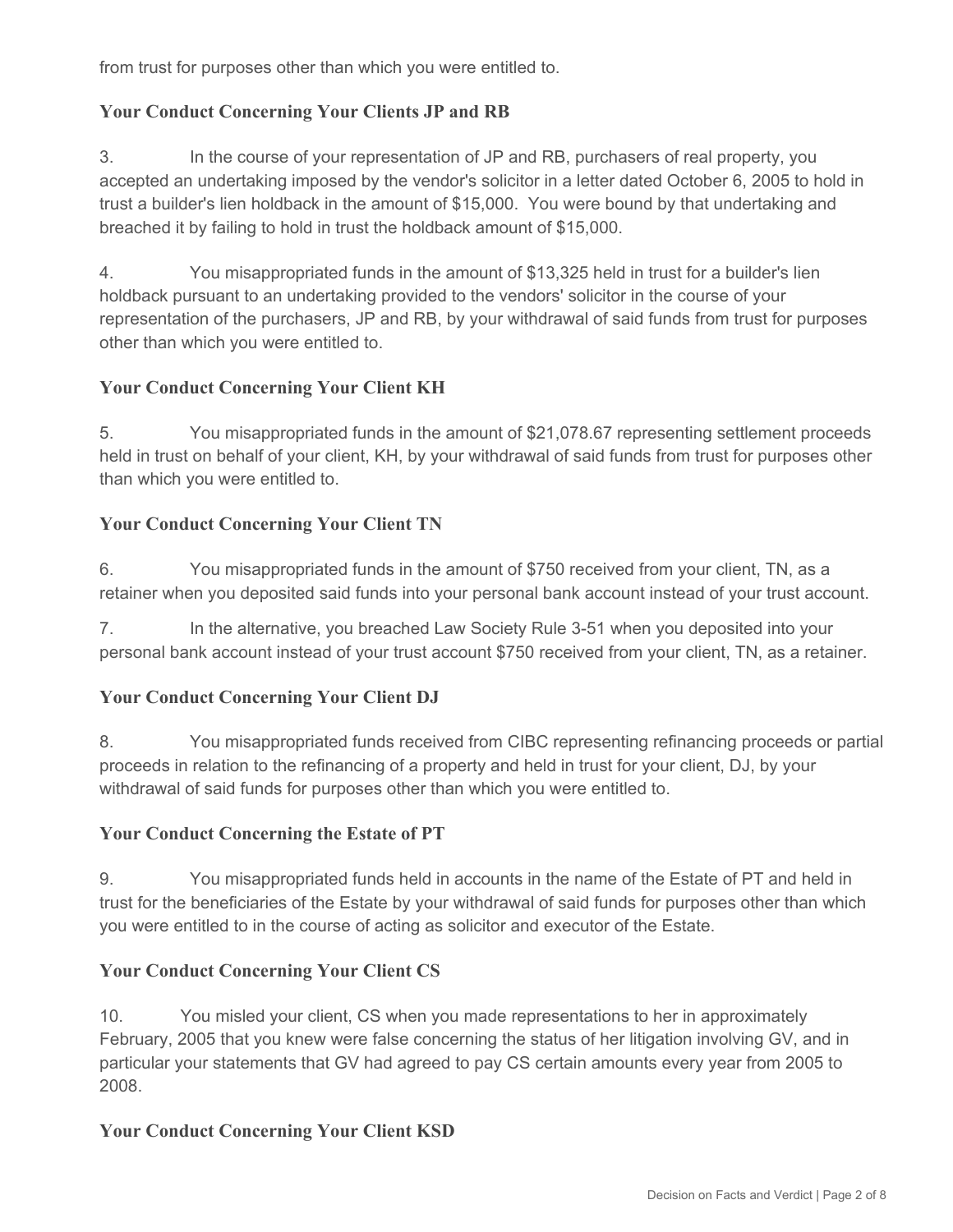11. You misappropriated funds in the amount of \$7,138.73 received from or on behalf of your client, KSD, and held in trust on his behalf by your withdrawal of said funds from trust for purposes other than which you were entitled to.

# **Your Conduct Concerning Your Client ST**

12. You misappropriated funds in the amount of \$16,561.37 representing settlement funds received from ICBC and held in trust on behalf of your client ST by your withdrawal of said funds from trust for purposes other than which you were entitled to.

# **Your Conduct Concerning Your Clients M and DG**

13. You misappropriated funds in the amount of \$9,279.22 representing partial proceeds received from the sale of the matrimonial home of your clients M and DG and held in trust on their behalf for purposes of payment to CMHC by your withdrawal of said funds for purposes other than which you were entitled to.

# **Your Conduct in Misleading the Law Society**

14. Your misled the Law Society by stating in a letter to the Law Society dated March 21, 2006 that you had that day paid RK for his account for services rendered in relation to the matter of the Estate of LH when you had not done so.

#### **Your Conduct in Breaching Law Society Rules, Part 3, Division 7**

15. For various periods between 1999 and 2006, you failed to maintain a record of all funds received and disbursed in connection with your law practice and retain supporting documents for your trust and general accounts, in accordance with Law Society Rule 3-59.

16. For various periods between 1999 and 2006, you failed to maintain trust account records in accordance with Law Society Rule 3-60.

17. For various periods between 1999 and 2006, you failed to maintain general account records in accordance with Law Society Rule 3-61.

18. For various periods between 1999 and 2006, you failed to keep billing records in accordance with Law Society Rule 3-62.

19. For various periods between 1999 and 2006, you failed to record trust and general transactions in accordance with Law Society Rule 3-63.

20. For various periods between 1999 and 2006, you failed to prepare monthly trust reconciliations in accordance with Law Society Rule 3-65.

21. You failed to make written reports to the Executive Director when the amount of funds in your pooled trust account were insufficient to meet all of your trust obligations at various times in the period between 2000 and 2006, in breach of Law Society Rule 3-66.

#### **Your Conduct in Failing to Respond to the Law Society**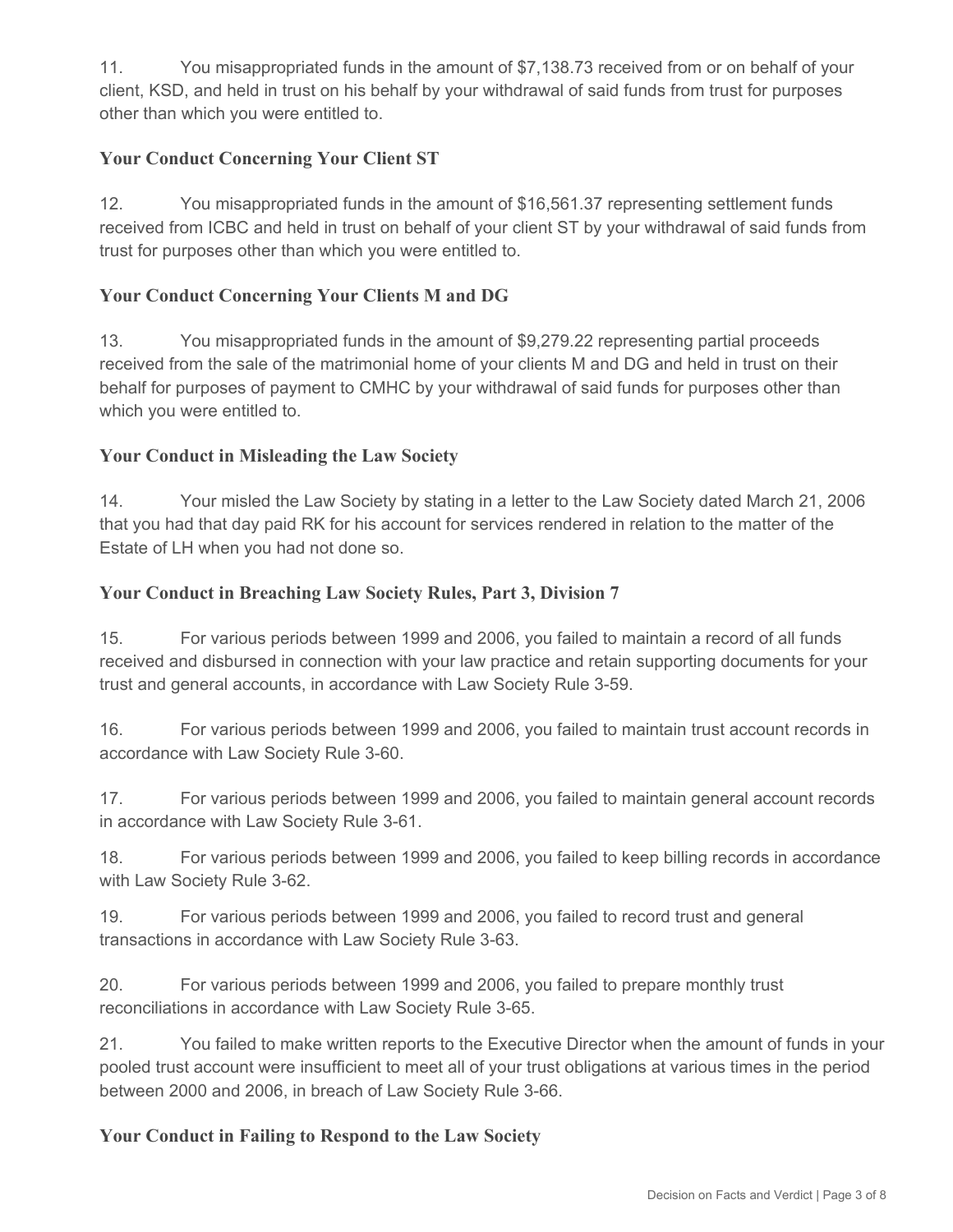22. Pursuant to Law Society Rule 4-43, an order was made that an investigation be made of your books, records and accounts and a Law Society staff auditor was designated to conduct the investigation. You failed to immediately produce and permit the copying of all files, vouchers, records, accounts, books or other evidence and failed to provide explanations that the auditor required for the purpose of the investigation, as requested by the auditors in letters to you dated September 6, 2006, October 5, 2006, December 12, 2006 and August 17, 2007. Your failure to do so was in breach of Law Society Rule 4-43 and Chapter 13, Rule 3 of the *Professional Conduct Handbook*.

23. You failed to reply to communications from the Professional Conduct Department of the Law Society in relation to its investigation into matters raised in an interim audit report prepared by the auditor designated to conduct an investigation of your books, records and accounts pursuant to an order made under Law Society Rule 4-43, contrary to Chapter 13, Rule 3, of the *Professional Conduct Handbook*. In particular, you failed to reply to a letter dated December 12, 2006.

24. You failed to reply to communications from the Professional Conduct Department of the Law Society in relation to their investigation of PL's complaint against you, contrary to Chapter 13, Rule 3, of the *Professional Conduct Handbook*. In particular, you failed to reply to a letter dated February 13, 2006.

25. You failed to reply to communications from the Professional Conduct Department of the Law Society in relation to their investigation of RL's complaint against you, contrary to Chapter 13, Rule 3, of the *Professional Conduct Handbook*. In particular, you failed to reply to a letter dated February 22, 2006.

26. You failed to reply to communications from the Professional Conduct Department of the Law Society in relation to their investigation of the Legal Service Society's complaint against you, contrary to Chapter 13, Rule 3, of the *Professional Conduct Handbook*. In particular, you failed to reply to letters dated June 29, 2006, August 3, 2006 and August 28, 2006.

27. You failed to reply to communications from the Professional Conduct Department of the Law Society in relation to their investigation of RK's complaint against you, contrary to Chapter 13, Rule 3, of the *Professional Conduct Handbook*. In particular, you failed to reply to a letter dated August 1, 2006.

28. You failed to reply to communications from the Professional Conduct Department of the Law Society in relation to their investigation of DJ's complaint against you, contrary to Chapter 13, Rule 3, of the *Professional Conduct Handbook*. In particular, you failed to reply to letters dated August 28, 2006, September 25, 2006, October 17, 2006 and December 12, 2006.

29. You failed to reply to communications from the Professional Conduct Department of the Law Society in relation to their investigation of TT's complaint against you, contrary to Chapter 13, Rule 3, of the *Professional Conduct Handbook*. In particular, you failed to reply to letters dated September 26, 2006 and December 14, 2006.

30. You failed to reply to communications from the Professional Conduct Department of the Law Society in relation to their investigation of AG's complaint against you, contrary to Chapter 13, Rule 3, of the *Professional Conduct Handbook*. In particular, you failed to reply to letters dated September 28, 2006, November 22, 2006 and December 12, 2006.

31. You failed to reply to communications from the Professional Conduct Department of the Law Society in relation to their investigation of DAR's complaint against you, contrary to Chapter 13, Rule 3, of the *Professional Conduct Handbook*. In particular, you failed to reply to letters dated September 28,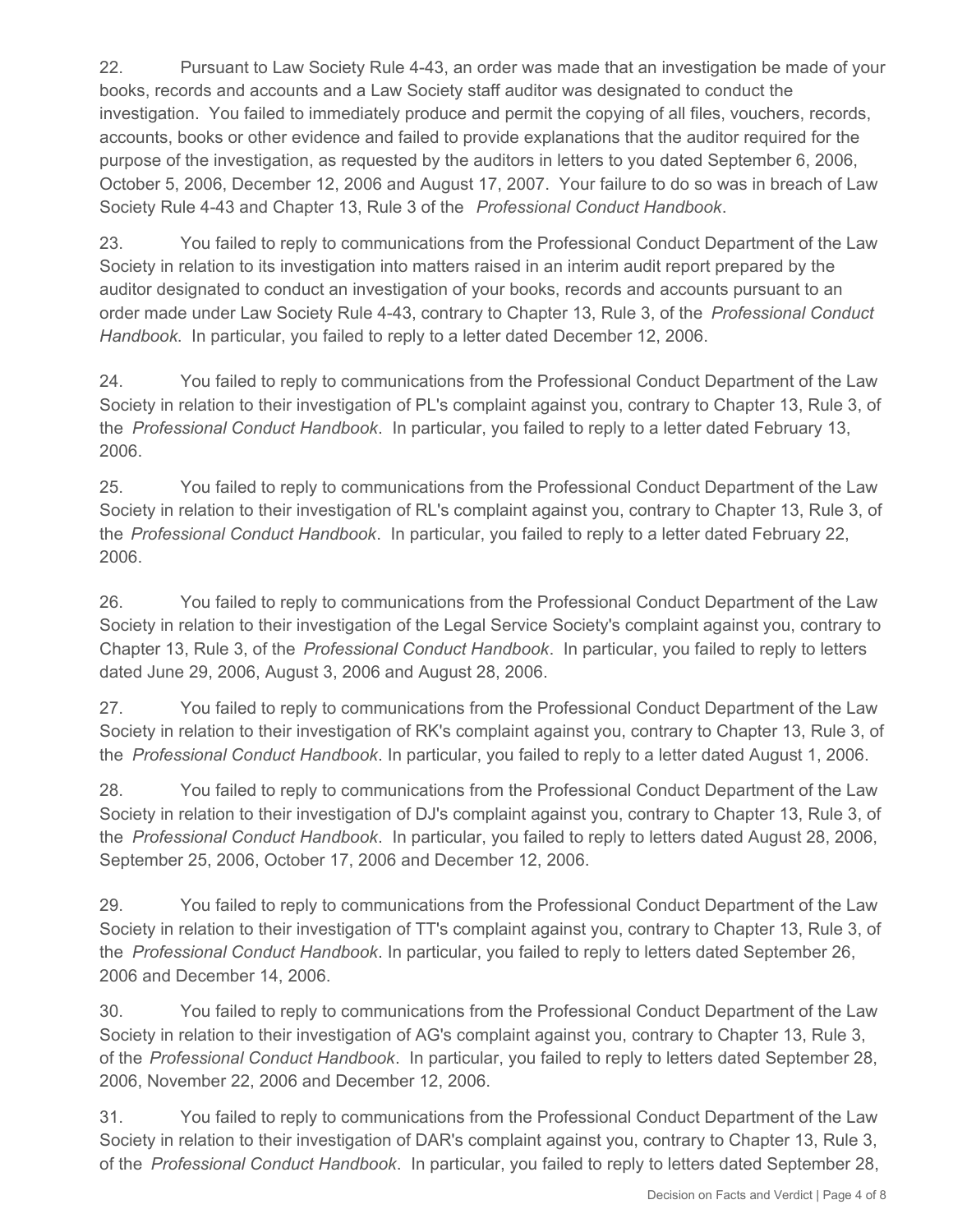2006 and December 12, 2006.

32. You failed to reply to communications from the Professional Conduct Department of the Law Society in relation to their investigation of SB's complaint against you, contrary to Chapter 13, Rule 3, of the *Professional Conduct Handbook*. In particular, you failed to reply to letters dated October 11, 2006, November 22, 2006 and December 12, 2006.

33. You failed to reply to communications from the Professional Conduct Department of the Law Society in relation to their investigation of KSD's complaint against you, contrary to Chapter 13, Rule 3, of the *Professional Conduct Handbook*. In particular, you failed to reply to letters dated November 23, 2006, December 14, 2006 and January 2, 2007.

34. You failed to reply to communications from the Professional Conduct Department of the Law Society in relation to their investigation into your conduct in providing a solicitor's undertaking while suspended from the practice of law, contrary to Chapter 13, Rule 3, of the *Professional Conduct Handbook*. In particular, you failed to reply to letters dated November 23, 2006 and December 14, 2006.

35. You failed to reply to communications from the Professional Conduct Department of the Law Society in relation to their investigation of TK's complaint against you, contrary to Chapter 13, Rule 3, of the *Professional Conduct Handbook*. In particular, you failed to reply to letters dated November 30, 2006, January 4, 2007 and January 24, 2007.

36. You failed to reply to communications from the Professional Conduct Department of the Law Society in relation to their investigation of LZ's complaint against you, contrary to Chapter 13, Rule 3, of the *Professional Conduct Handbook*. In particular, you failed to reply to letters dated December 12, 2006, January 4, 2007 and January 24, 2007.

37. You failed to reply to communications from the Professional Conduct Department of the Law Society in relation to their investigation of TN's complaint against you, contrary to Chapter 13, Rule 3, of the *Professional Conduct Handbook*. In particular, you failed to reply to a letter dated December 13, 2006.

# **The Agreed Statement of Facts**

[4] Two Agreed Statements of Facts were entered as exhibits in the proceedings (Exhibits 4 and 5). Together, they contain admissions by the Respondent as to the facts set out or referred to in the following paragraphs of the citation:

- (a) paragraphs 1 to 6, inclusive;
- (b) paragraphs 9 and 10;
- (c) paragraphs 12 to 21, inclusive,

and, in addition, admissions that, in each case, the facts so admitted constituted professional misconduct.

[5] The Respondent has made no admission of or in respect of the allegation set out in paragraph 7 of the citation. That allegation is stated as an alternative to that in paragraph 6, however, and as noted the latter allegation has been admitted. The Law Society has accordingly withdrawn the allegation in paragraph 7. It has also withdrawn the allegations contained in paragraphs 8, 11 and 22 to 37, inclusive, of the citation and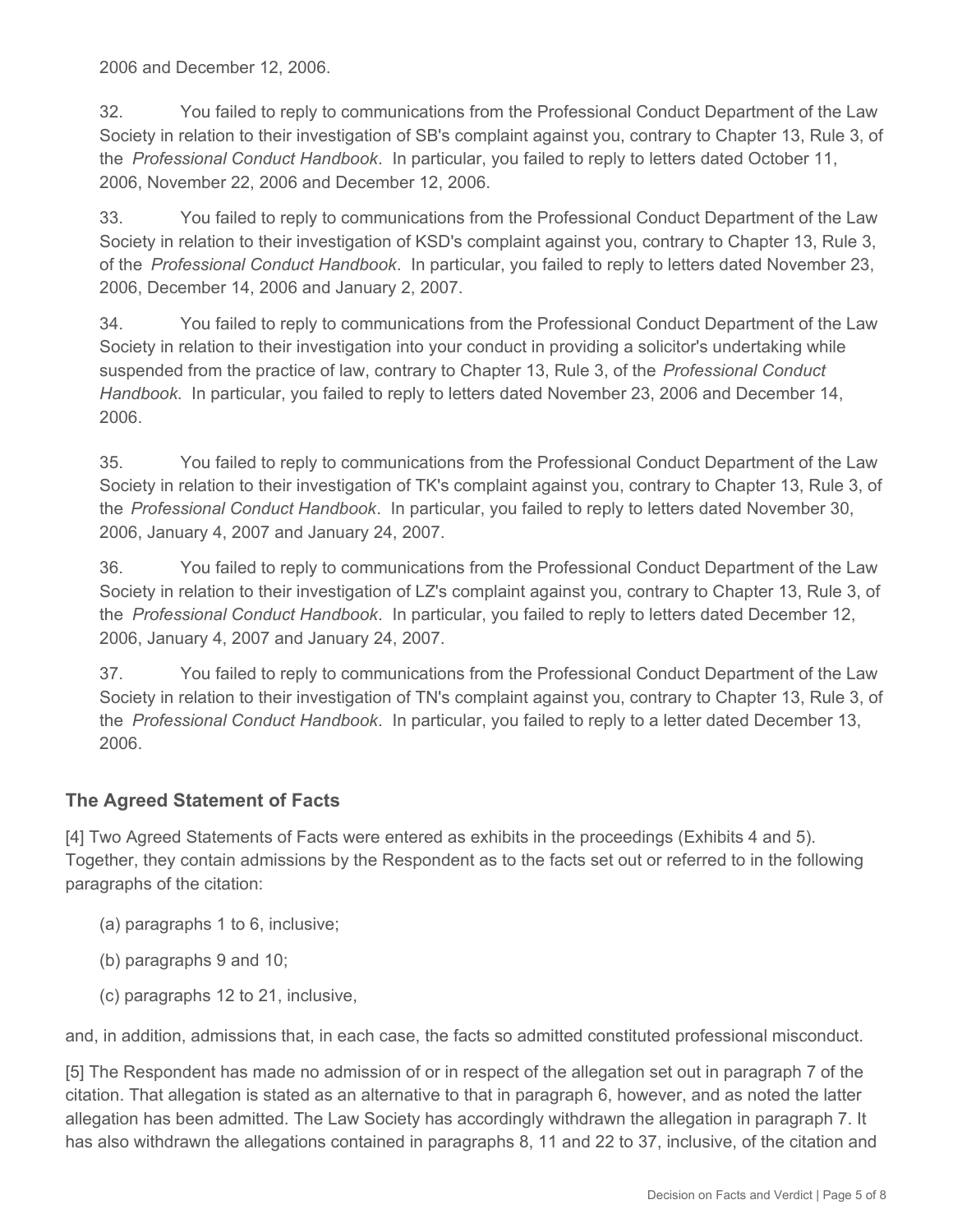so we make no findings in respect of those allegations.

# **The Burden and Standard of Proof**

[6] It is trite to say that the onus of proof is on the Law Society. It is now established that the evidence adduced must be sufficiently clear, convincing and cogent to satisfy the balance of probabilities test. See *F.H. v. McDougall*, 2008 SCC 53 at paragraph [46]. See also, *Law Society of BC v. Schauble*, 2009 LSBC 11 at paragraph [43].

[7] Based on the Respondent's admissions in the Agreed Statements of Facts, we have no hesitation in concluding that the Law Society has discharged the onus of establishing, to the requisite standard, that:

(a) as alleged in paragraphs 2, 4, 5, 6, 9, 12 and 13 of the citation, the Respondent misappropriated client funds by improperly withdrawing those funds for purposes other than which he was entitled to;

(b) in two instances, as alleged in paragraphs 1 and 3 of the citation, by failing to hold in trust certain funds that had been provided to him on undertakings to do so, the Respondent breached those undertakings and misapplied the funds provided to him;

(c) in one case, as alleged in paragraph 10 of the citation, the Respondent misled a client as to the status of certain litigation that he had commenced on her behalf;

(d) as alleged in paragraph 14 of the citation, the Respondent misled the Law Society by stating that he had paid the account of another lawyer whose account he had agreed to pay when in fact he had not done so;

(e) as alleged in paragraphs 15 to 21, inclusive, of the citation, the Respondent breached a variety of rules of the Law Society relating to the keeping of proper trust accounting records.

# **Characterization of Conduct and Acceptance of Admissions**

[8] It is our view that in each of the matters particularized in paragraph [7] (a) to (d) above the Respondent's conduct reflected " a marked departure from the standard of conduct the Law Society expects of its members" ( *Law Society of BC v. Martin*, 2005 LSBC 16, at paragraph [171]) and hence is properly to be characterized as professional misconduct, and we so find. In the circumstances, we have no hesitation in concluding that his admissions of professional misconduct in respect of these matters are appropriate, and we accept them.

[9] The Respondent has also made an admission of professional misconduct [Exhibit 5, paragraph 63] in respect of the matters referred to in paragraph [7] (e) above. Counsel for the Law Society advised us, however, that notwithstanding this admission, the Law Society seeks only the " lesser" verdict that the Respondent committed the breaches of the Society's trust accounting rules in the respects identified, rather than a finding of professional misconduct. We accept the Law Society's position in this respect.

# **Confidentiality and Solicitor-Client Privilege**

[10] At the conclusion of the hearing on May 12, 2009, counsel for the Law Society invited us to consider exercising the power given to us by Rule 5-6(2) of the Law Society Rules to make an order prohibiting the disclosure of certain evidence contained in the Agreed Statements of Facts either on the ground that it is subject to solicitor-client privilege or to a duty of confidentiality owed by the Respondent to clients who were not complainants in these proceedings and who have not waived privilege. We have decided, for the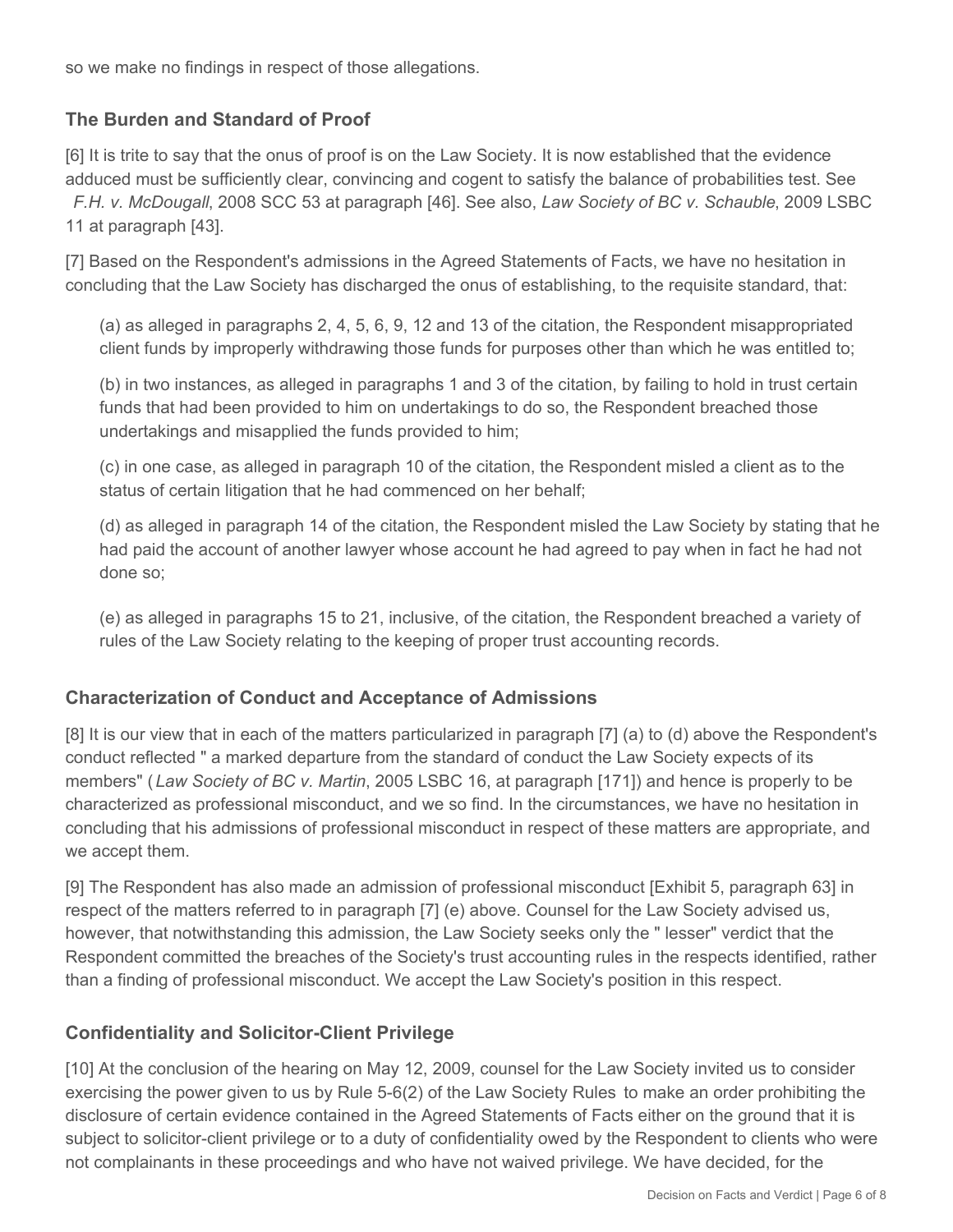reasons that follow, to order that:

(a) disclosure of the following is prohibited:

(i) the entries in Attachment 1 to Exhibit 4 bearing the dates May 15, 2002; May 16, 2002; June 4, 2002; July 2, 2002; November 18, 2002; May 13, 2003;

- (ii) Attachment 10 to Exhibit 4, in its entirety;
- (iii) Attachment 11 to Exhibit 4, in its entirety; and
- (iv) Attachment 13 to Exhibit 4, in its entirety;
- (b) Exhibit 4, in its entirety, is to be sealed; and
- (c) a copy is to be made of Exhibit 4, redacted to delete:
	- (i) the entries in Attachment 1 identified in paragraph (a) (i) above;
	- (ii) Attachment 10 in its entirety;
	- (iii) Attachment 11 in its entirety; and
	- (iv) Attachment 13 in its entirety; and

(d) Exhibit 4, redacted as provided in clause (c) above, is to be entered as Exhibit 6 in these proceedings.

[11] Attachment 1 to Exhibit 4 was prepared by an investigator employed by the Law Society as part of an investigation of the Respondent's books and records ordered under Rule 4-43 of the Law Society Rules. It is a reconstruction, for certain periods, of transactions into and out of the Respondent's pooled trust account and contains information relevant to Allegations 1 and 2 of the citation. That information includes the names of clients for whose benefit payments out of trust were made. It also contains information about the receipt and disbursement of funds in connection with an entirely unrelated transaction involving one of those clients. These clients have neither filed complaints against the Respondent nor made claims against him under the Trust Protection Coverage Program provided through Part B of his compulsory professional liability insurance policy.

[12] It is not necessary for us to decide whether any of the information contained in Attachment 1 that relates to any of these clients or transactions is privileged. It is sufficient, in our view, that the Respondent is subject to a professional obligation to keep this information confidential, and there is no evidence that the clients have done anything that could reasonably be considered to release him from the obligation. They have an interest, therefore, that calls for protection and, by reason of the provisions of section 88 (2) and (3) of the

*Legal Profession Act,* the obligation to ensure that protection is extended to all who, in the course of carrying out their duties under the *Act,* acquire protected information. Rule 5-6(2) allows us, by making appropriate orders, to ensure that protection, and that is what we have done.

[13] We have prohibited disclosure and ordered the deletion of the information contained in Attachments 10 and 13 for a similar reason, namely, that they contain information with respect to clients to whom the Respondent owes a duty of confidentiality from which he has not been released, and they are accordingly entitled to have their confidential information protected.